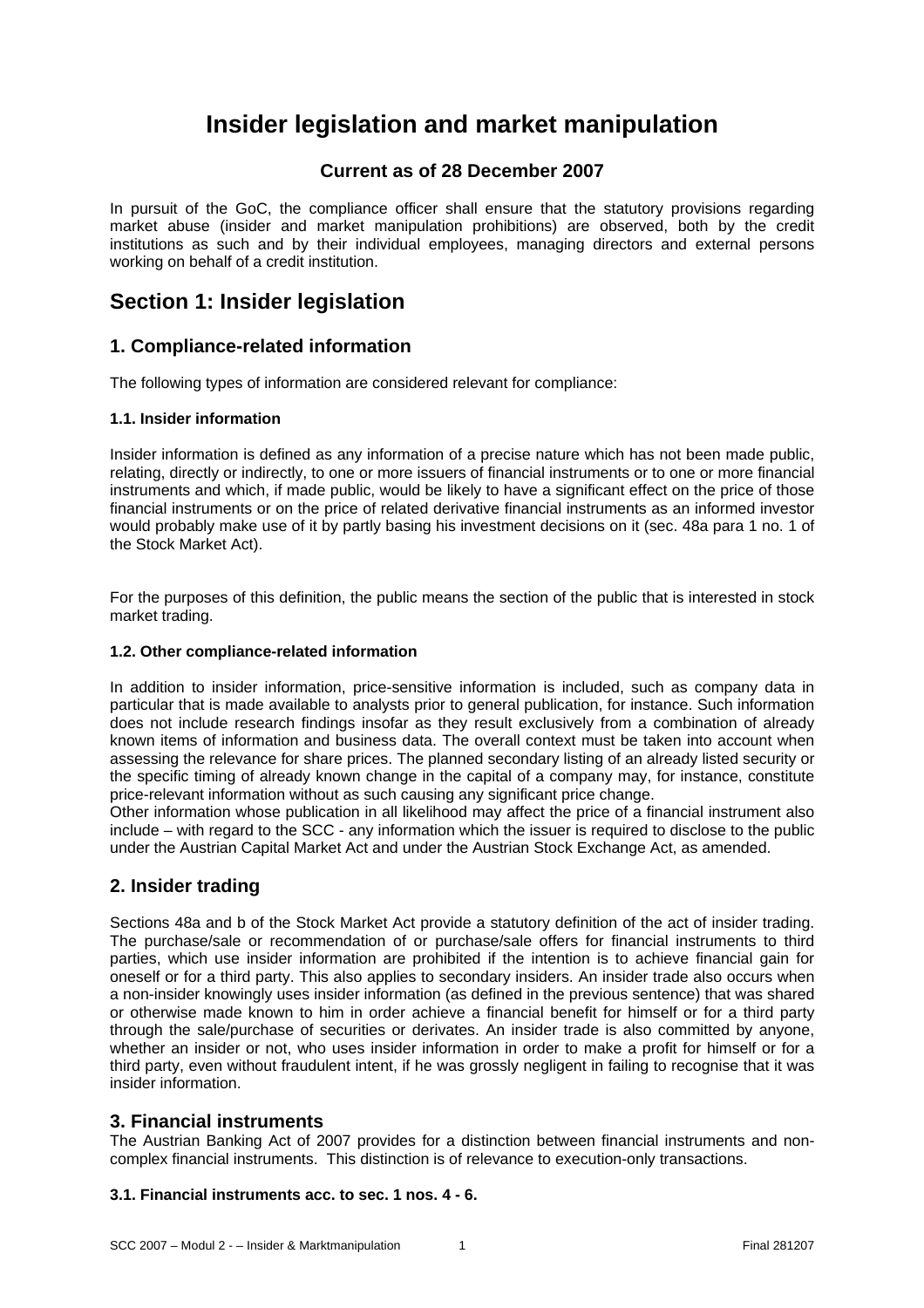1. Transferable securities: the classes of securities which are negotiable on the capital market, with the exception of instruments of payment, such as:

- a) shares in companies and other securities equivalent to shares in companies, partnerships or other entities, and depositary receipts in respect of shares;
- b) bonds or other forms of securitised debt, including depositary receipts in respect of such securities;
- c) any other securities giving the right to acquire or sell any such transferable securities or giving rise to a cash settlement determined by reference to transferable securities, currencies, interest rates or yields, commodities or other indices or measures;
- 2. Money market instruments the classes of instruments which are normally dealt in on the money market, such as treasury bills, certificates of deposit and commercial papers, excluding instruments of payment;
- 3. Shares in domestic or foreign investment funds, in domestic or foreign real estate funds, or in similar schemes combining assets with diversified risks;
- 4. Options, futures, swaps, forward rate agreements and any other derivative contracts relating to securities, currencies, interest rates or yields, or other derivatives instruments, financial indices or financial measures which may be settled physically or in cash
- 5. Options, futures, swaps, forward rate agreements and any other derivative contracts relating to commodities that must be settled in cash or may be settled in cash at the option of one of the parties (otherwise than by reason of a default or other termination event);
- 6. Options, futures, swaps, and any other derivative contract relating to commodities that can be physically settled provided that they are traded on a regulated market and/or an MTF;
- 7. Options, futures, swaps, forwards and any other derivative contracts relating to commodities pursuant to Art. 38 of Commission Regulation (EC) No. 1287/2006;
- 8. Derivative instruments for the transfer of credit risk;
- 9. Financial contracts for differences;
- options, futures, swaps, forward rate agreements and any other derivative contracts relating to climatic variables, freight rates, emission allowances or inflation rates or other official economic statistics that must be settled in cash or may be settled in cash at the option of one of the parties (otherwise than by reason of a default or other termination event), as well as any other derivative contracts pursuant to Art. 38 of Commission Regulation (EC) No. 1287/2006.

# **3.2. Non-complex financial instruments acc. to sec. 1 no. 7**

- a) Shares admitted to trading on a regulated market or in an equivalent third country market, moneymarket instruments, bonds or other securitised debt (excluding those bonds or securitised debt that embed a derivative), shares in any joint investment organism subject to Directive 85/611/EEC;
- b) any other financial instruments listed in sub-para. a that meets the following criteria:
- aa) it is not included in sec. 1 no. 4 sub-para. c or no. 6 sub-paras. d through j of the Austrian Banking Act (here sec. 3.1. no. 1 sub-para. c or nos. 4-10)
- bb) there are frequent opportunities to sell, repurchase, or otherwise realise the instrument at prices that are publicly available to the parties on the market, where such prices are either market prices or have been determined or confirmed by independent evaluation systems;
- cc) it does not involve any existing or potential obligation of the customer exceeding the instrument's acquisition costs; and
- dd) reasonable information about the financial instrument's features is in the public domain and is sufficiently comprehensible to enable the average small investor to make an informed decision with regard to any transaction involving the instrument.

# **4. Areas of confidentiality**

Areas of confidentiality are departments in credit institutions, which must be separated from other departments through organisational measures regarding the exchange of information, as in such departments, insider information may become available permanently or temporarily. Compliancerelevant information may generally not leave the area of confidentiality and should also be treated strictly confidentially vis-à-vis other units in internal dealings. This rule does not apply to such communication of information as is necessary in the ordinary course of business. Compliance-relevant information may be exchanged between two areas of confidentiality only after consultation with the compliance officer.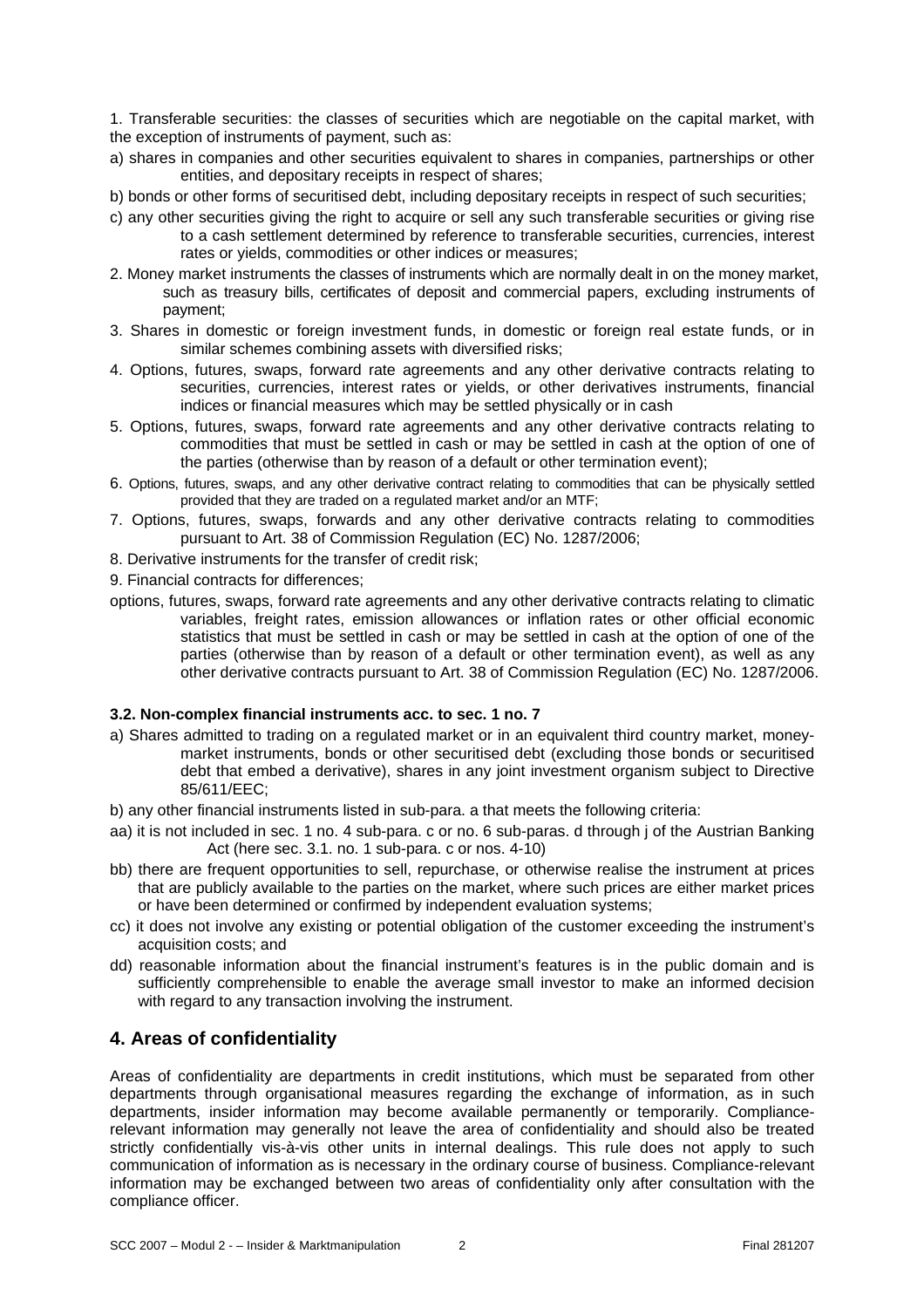The credit institution should therefore take measures to ensure confidentiality. As a minimum precaution, the employees of the areas of confidentiality should be required to sign confidentiality agreements prohibiting the disclosure of confidential information (whether within the credit institution or to third parties) beyond the normal internal flow of information. Such measures may – depending on the size of the credit institution, number of employees or scope and complexity of transactions, for instance – range from ensuring controlled processes to the spatial, personal or organisational separation of units.

In the case of complex transactions, it is sometimes necessary to communicate information from one department to the other in order to ensure that the transaction goes smoothly. Such communication of information is allowed only if limited to what is absolutely necessary and if the secrecy of the compliance-relevant information is assured. It is therefore necessary to inform the head of the area of confidentiality and the compliance officer before making such a communication; moreover, the content and source of the information must be documented, as well as the time of receipt and communication of the information. Employees who are permanently or temporarily assigned to another area of confidentiality (for the duration of a project, for instance) must not exploit their confidential knowledge from the old area or disclose it to the new area.

# **5. Watch list and restricted list**

For the purpose of recording and tracing insider-relevant information reported to the compliance officer with regard to listed companies and affected financial instruments and of business transactions as well as for the control and documentation of relevant compliance measures established by him, the compliance officer shall have the following major instruments at his disposal:

- watch list,
- companywide restricted list or
- selective restricted list.

## **5.1. Reportable information / business transactions**

#### *5.1.1. Information*

All compliance-relevant information that accrues in an area of confidentiality must be promptly reported to the compliance officer in a transparent manner. The compliance officer shall record the actual security, the name of the reporting person, date, time, reason for reporting and names of persons who might also have knowledge of such information as part of their work.

#### *5.1.2. Big orders and front running*

In case of large orders for financial instruments, a trader shall arrange for the order to be reported to the compliance officer without delay. A "big order" is an order (whether originating within the bank or from group companies) whose execution may cause a significant price change. The definition of a big order is based on the number of units, percentages or exchange transactions in trading days during a specific previous period (e.g.: 20 days, 1 or 3 months) or the volatility.

Provided that the compliance officer is able to identify big orders and regularly monitors these using computer systems, such an immediate report by employees may be dispensed with.

Whenever possible, the compliance officer should decide whether or not to include a security in the list, in agreement with the head of department.

It is not permitted before or during the execution of a customer transaction involving these securities, to execute proprietary trades based on one's knowledge of the order situation in order to make a profit for oneself or for third parties.

#### *5.1.3. Suspected insider dealings*

In the event of information or facts suggesting that a transaction constitutes insider dealing, this shall be reported without delay to the compliance officer at the very least stating the reasons why the reporting person has such a suspicion. The reporting persons shall not suffer any disadvantage from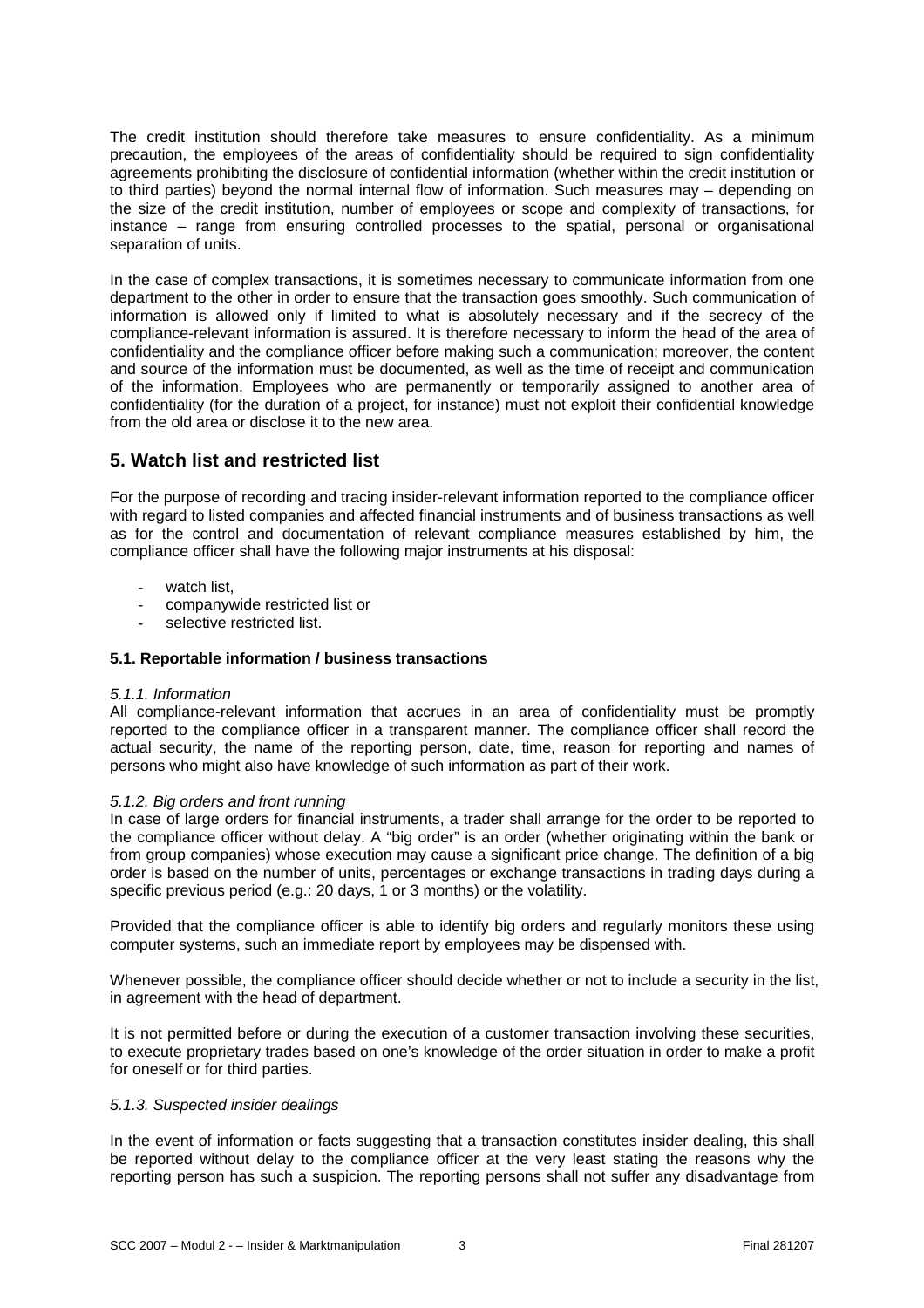complying with this obligation, in particular they shall not suffer any disadvantage under employment law.

In case of any justified suspicion of insider dealings, the compliance officer shall initiate a report to the Financial Market Authority (FMA).

## *5.1.4. Mandates*

Any mandates with listed companies (such as supervisory or executive board mandates) shall also be reported to the compliance officer. Compliance-relevant information received by an employee of the credit institutions during the exercise of his mandate is not reportable if the recipient of the mandate is bound to secrecy by section 99 in conjunction with section 84 para 1 of the Austrian Stock Corporation Act.

## **5.2. Actions to be taken if required**

#### *5.2.1. Watch list*

## *5.2.1.1. Function*

The watch list is a strictly confidential, purely internal list of financial instruments, on which the bank possesses not yet publicly accessible, compliance-relevant information. The watch list, which is updated on an ongoing basis, is known in its entirety only to the compliance officer and allows the credit institution to continually monitor particularly proprietary transactions and those of its employees as well as fund and asset management transactions in order to ensure that the areas of confidentiality are respected and to monitor whether employees are making unfair use of information that has not yet been made publicly available. The compliance officer will decide about whether to include a financial instrument in such list or not.

#### *5.2.1.2. Commercial consequences*

*- General* 

Entering a security in the list initially has no legal consequences; in particular, there are no restrictions on trading or advising with respect to such securities. However, the monitoring of transactions with financial instruments included in the watch list must be ensured.

#### *- Employee transactions*

The credit institution reserves the right to restrict transactions by employees or to cancel them after the fact. The compliance officer may also prohibit the execution of transactions that have come to his attention. Trading with securities on the watch list is therefore generally allowed but may be prohibited and/or cancelled in certain cases.

#### *5.2.1.3. Agendas of the compliance officer*

#### *- Inclusion in/deletion from the watch list*

Upon consideration of available information, the compliance officer shall decide on the inclusion of a financial instrument in the watch list without delay.

A financial instrument may be deleted from the watch list only after the information that has resulted in its inclusion in the list has either caused its transfer to the restricted list (companywide or selective) or if it has been made public or shown to be irrelevant. The reporting person shall also report that such compliance-relevant information no longer applies as soon as this has become known. Publication of the originally compliance-relevant information is not subject to a reporting obligation. (Sec. I. 5.2.1.3. and sec. 5.2.2.5.). The subsequent decision with regard to deletion of the financial instrument from the watch list shall be the sole responsibility of the compliance officer.

#### *- Transfer to the restricted list*

If information accrues about companies whose securities are on the watch list or if the credit institution receives new information suggesting that substantial immediate price changes are to be expected,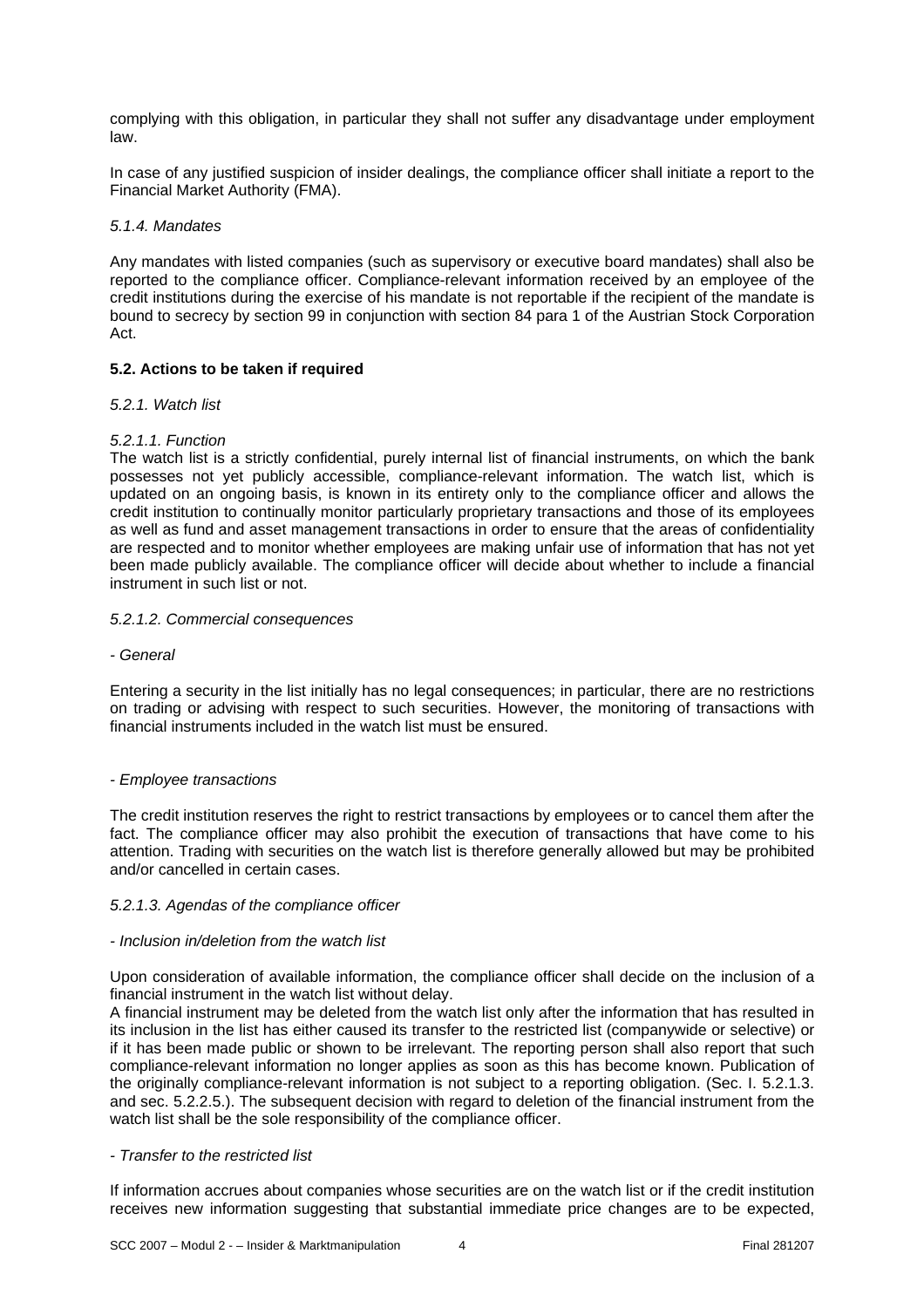these securities must be put on the selective or the companywide restricted list: (with regard to the commercial consequences or to the publication procedure, see sec. 5.2.2.2.)

#### *5.2.2. Restricted list*

#### 5.2.2.1. Function

The restricted list is an internal bank list of securities that are subject to restrictions under this Standard Compliance Code with respect to proprietary trading, customer advising or employee trading. First of all, the purpose of the restricted list is to avoid giving the impression that investment- or pricerelevant information that has not yet been publicly disclosed is being used illicitly by the credit institution to its own advantage or that of a customer. Secondly, the restricted list protects employers (especially traders and advisors) from inadvertently doing the following with compliance-relevant information that is not yet publicly available:

- from performing any insider dealings or other transactions frowned upon by the law (in particular transactions acc. to sec. 34 (2) Austrian Banking Act of 2007 or sec. 48b Austrian Stock Exchange Act), or
- giving bad advice or
- arousing as much as a suspicion of having committed such actions.

The restricted list thus has a general preventive effect.

#### *5.2.2.2. Forms and commercial consequences*

#### *- selective restricted list*

Inclusion of a financial instrument in a restricted list by the responsible compliance officer in precisely defined organisational units and/or persons plus relevant trading and advisory limitations for the group of affected persons to ensure own protection or the protection of the bank against accusations of insider dealing. Here, sections 6.1. through 6.4. - "Trading and consulting limitations upon inclusion in the restricted list" - apply accordingly, restricted to all persons affected. The publication of analyses (including analysis updates) is prohibited if the insider-relevant information is available to the analyst or if the compliance officer has issued such prohibition.

#### *- companywide restricted list*

Inclusion in the restricted list applicable to all organisational units/employees of a bank by the competent compliance officer plus major trading and consulting limitations for proprietary, customer or employee transactions. (For details see sec. 6. below). The publication of analyses (including analysis updates) is prohibited until deletion from the restricted list.

#### 5.2.2.3. Non-disclosure

The restricted list is to be kept strictly confidential as a trade secret. Otherwise, the restricted list is subject to banking secrecy as defined by section 38 of the Austrian Banking Act. Without prejudice to any statutory requirements, the fact that a security has been placed on the restricted list of the credit institutions must not be disclosed to any parties outside the bank. In case of a selective restricted list, such fact shall be communicated only to the affected organisational units or (groups of) persons and therefore - in addition to professional secrecy vis-à-vis persons outside the bank - may also not be disclosed internally to other employees of the bank.

## *5.2.2.4. Term*

To keep trading and advisory limitations to a minimum, "inclusions in companywide restricted lists" should usually be of a short duration.

"Inclusions in selective restricted lists" on a case-by-case basis may also be made for preventive purposes by the compliance officer for a longer period of time.

#### *5.2.2.5. Agendas of the compliance officer*

If information accrues about companies whose securities are on the watch list or if the credit institution receives new information suggesting that substantial immediate price changes are to be expected,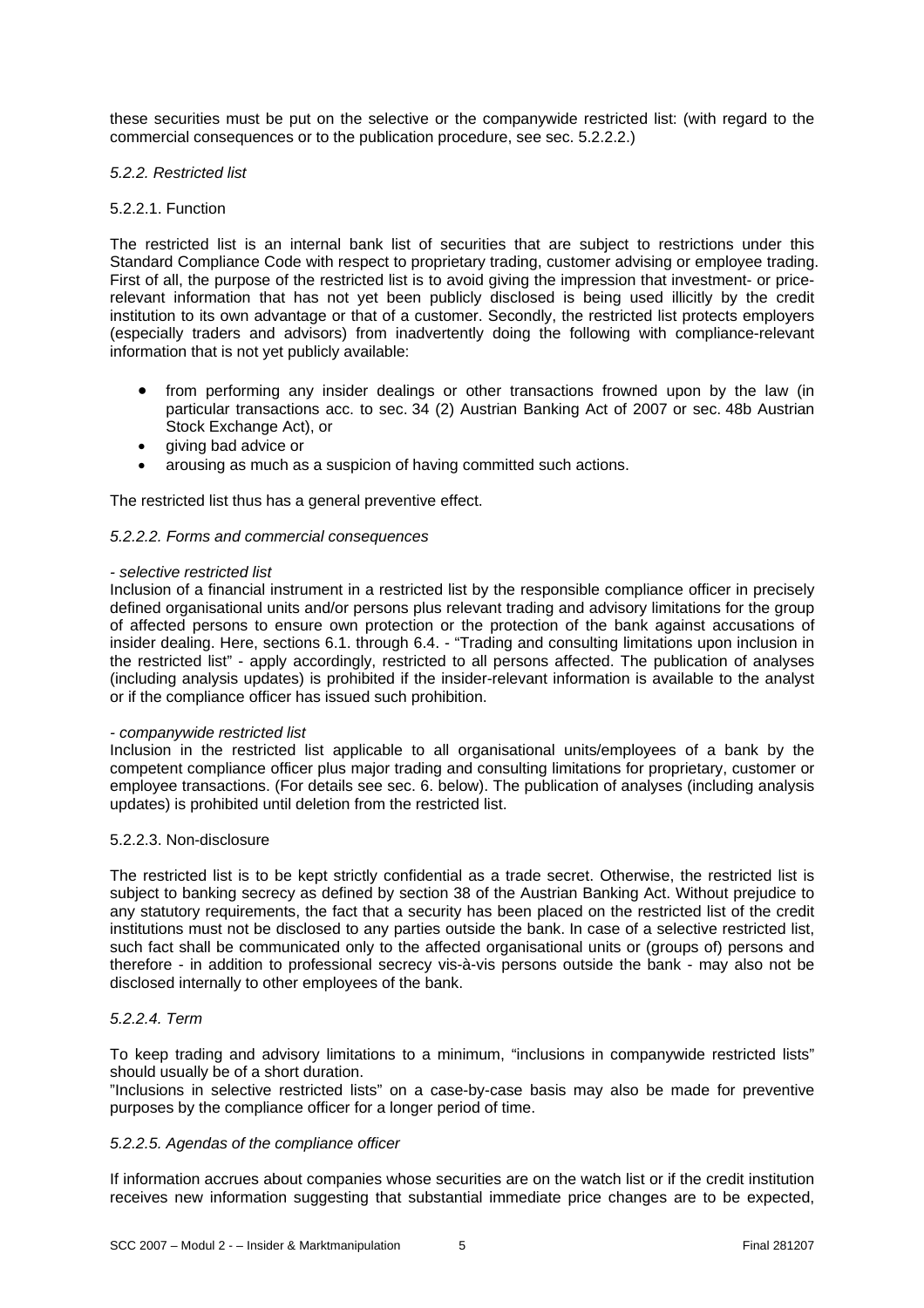these securities must be deleted immediately from the official recommendation list (purchase/sale) of the credit institution and put on the selective or the companywide restricted list.

#### *- Inclusion to the "selective restricted list"*

In this form of the restricted list, all organisational units or (groups of) persons affected by yet undisclosed or price-relevant information shall be precisely defined by the compliance officer to bring their attention to any limitations on trading or advice that need to be taken into account by them. Inclusion in the restricted list shall exclusively be communicated to the group of persons involved by the compliance officer upon consideration of the adequacy of such measure.

#### *- Inclusion to the "companywide restricted list"*

To bring the trading and consulting restrictions that are to be observed to the attention of affected employees, the restricted list shall be communicated companywide. The reason for inclusion in the restricted list is not disclosed.

#### *- Deletion from the restricted list*

A financial instrument may be deleted from the restricted list only if the reasons for its inclusion in the list have ceased to exist. The reporting person shall also report that such compliance-relevant information no longer applies as soon as this has become known. Publication of the originally compliance-relevant information is not subject to a reporting obligation. The subsequent decision with regard to deletion of the financial instrument from the watch list shall be the sole responsibility of the compliance officer.

# **6. Limitations on trading and advice in case of inclusion in the restricted list**

The following provisions apply without limitation to companywide restricted lists and to selective restricted lists depending on the affected company unit/person (cf. sec. 5.2.2.2.).

#### **6.1. Proprietary trading**

It is prohibited to execute proprietary trading transactions involving securities included on the restricted list in excess of the average amount that is customary for the relevant credit institution and for the relevant security (e.g., in the context of Market Making, see section 6.2 below). In such cases, the "Safe-Harbour Regulations" defined by section 48e para 6 of the Austrian Stock Exchange Act shall apply. Before executing such orders or transactions, it is necessary to submit them to the compliance officer for examination, who may grant his approval in certain cases.

#### **6.2. Market making**

Market making in financial instruments on restricted lists shall be permitted only to the extent provided for under agreements or – in the absence of any agreements – to the usual extent. Market making must not be resumed, however, as long as the security is on the restricted list.

#### **6.3. Asset management transactions**

In principle, transactions in financial instruments included in the restricted list are prohibited as part of asset management. Justified exceptions shall be coordinated with the compliance officer.

#### **6.4. Employee trading**

As set forth in the provisions of the "Guidelines for Transactions by Employees in Credit Institutions", the trading in securities that are on the restricted list by employees is prohibited if the restricted list has been communicated to these employees or they have otherwise gained knowledge thereof. The compliance officer must have the possibility of monitoring all employee trading.

#### **6.5. Advice and recommendations**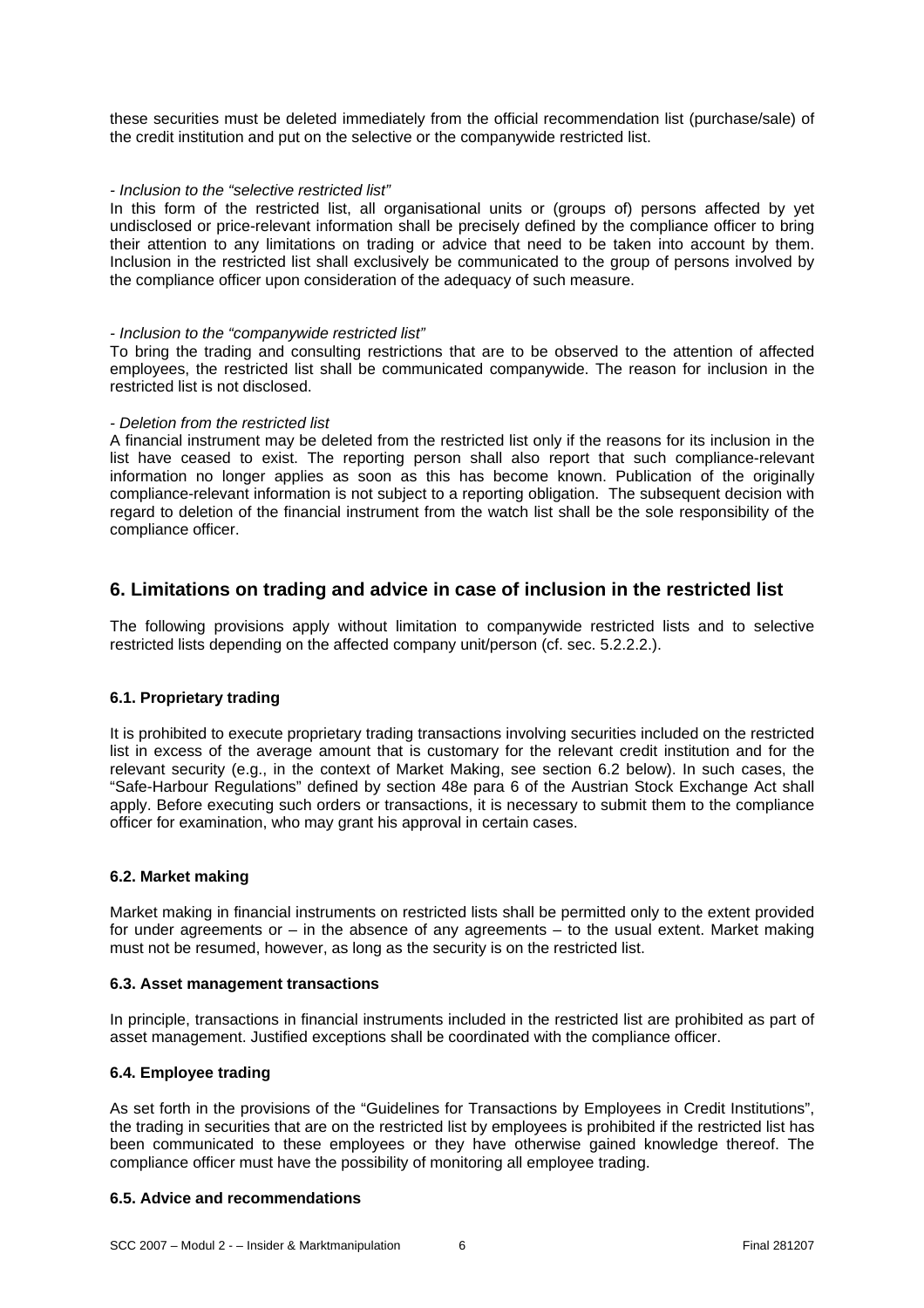It is prohibited to actively advise a customer about securities included in the restricted list or recommend such securities to him. If the customer expressly asks for advice, however, such advice is permissible but must always be written up by the advisor and forwarded to the compliance officer. In any case, it is forbidden to communicate compliance-relevant information. In case of doubt, it is necessary to obtain approval from the compliance officer.

Publication of analyses (updates) of financial instruments / issuers included in the restricted list shall be prohibited until cancellation of the restricted list. Queries regarding specific securities may be answered, however, but they must be written up at the close of the transaction and notified to the compliance officer.

#### **6.6. Customer orders**

Performance of orders for financial instruments included in the restricted list which have been issued by the customer without prior advice in acc. to sections 45 and 46 of the Austrian Securities Supervision Act of 2007 are permitted. In case of orders by customers with prior advice, sec. 6.5 shall be observed.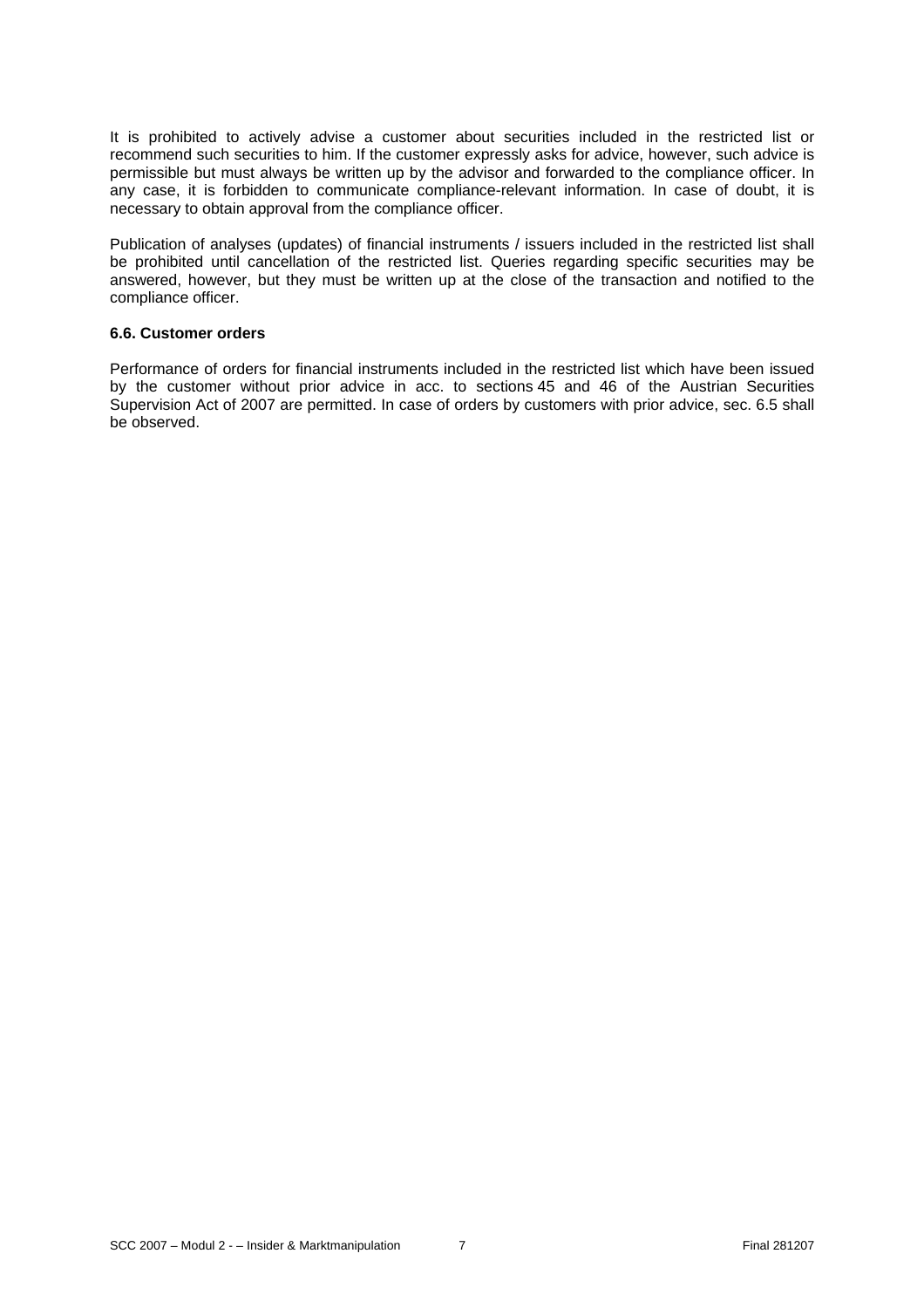# **Section 2: Market manipulation**

# **1. Prohibited behaviour**

In particular, the following practices are incompatible with the prohibitions of market manipulation under stock exchange law (sec. 48a (1) no. 2 Austrian Stock Exchange Act):

# **1.1. Orders/transactions contrary to permitted market practice**

*1.1.1. The above includes transactions or orders to buy or sell, which* 

- give or might give wrong or misleading signals for the offer of financial instruments, the demand for the above or their price, or
- which affect the price of one or of several financial instruments by one person or by several colluding persons in such a way that an abnormal or artificial level is reached,

unless the person concluding the transactions or issuing the orders had legitimate reasons to do so and that such transactions or orders are not in violation of permitted market practice on the relevant regulated market.

# *1.1.2. Under said conditions, the following is therefore not permitted:*

a) Transactions or orders to buy or sell that are liable to be misleading regarding offer of or demand for a financial instrument when determining a specific stock exchange or market price used as reference price for a financial instrument or other products, e.g.

- if, through the purchase or sale of financial instruments on the close of trading, investors issuing orders based on the closing price are misled about the real economic situation ("*marking the close"*);
- if demand for a financial instrument is increased in order to drive up the price by creating the impression of dynamics or by pretending that the price hike has been caused by buoyant sales ("*advancing the bid"*);

b) if transactions or orders to buy or sell financial instruments are issued by different colluding parties mainly for the same number of units and the same prices. These include:

- transactions not associated with a real change of ownership of a financial instrument ("*wash sales*");
- transactions where simultaneous orders to buy and to sell at the same price and in the same scope is issued by different colluding parties ("*improper matched orders*");
- performance of a series of transactions appearing on a public notice board to create the impression of lively sales or price movements of a financial instrument ("*painting the tape*");
- activities of one person or of several colluding persons with the objective of driving up the price and of subsequently offloading their own financial instruments in large numbers ("*pumping and dumping*");

The above shall not apply if such transactions have been announced in due time in compliance with the respective market terms.

1.1.3. The assessment whether or not a transaction constitutes "a permitted market practice" shall take into account the regulations enacted by the FMA (cf. Market Practice Ordinance, Federal Law Gazette II 2005/1 regarding compensation transactions in bonds).

# **1.2. Orders/transactions with other fraudulent contents**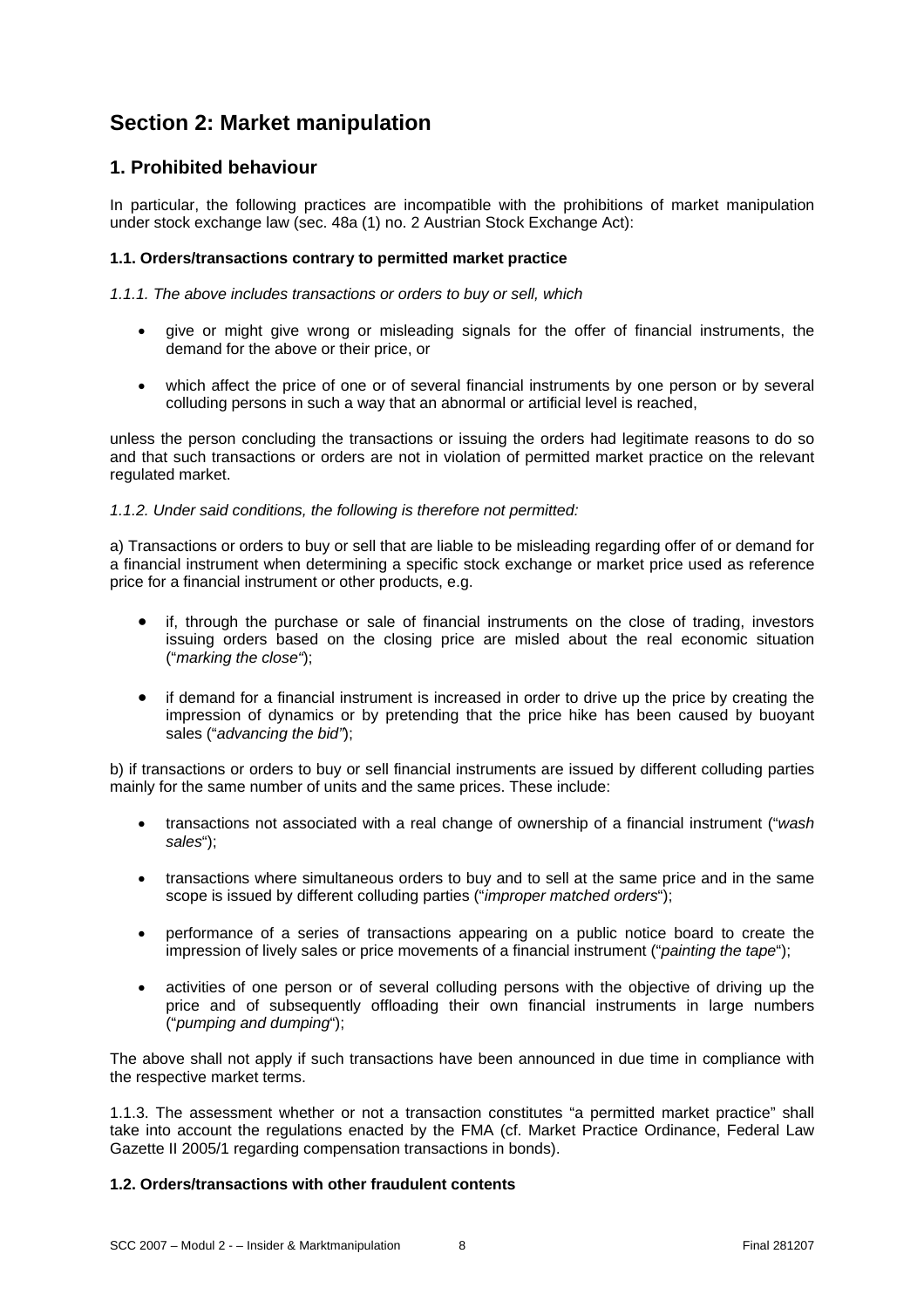1.2.1. Market manipulation also includes transactions or orders to buy or sell upon fraudulent misrepresentation or by way of other deceptive action.

1.2.2. The above shall include securing, i.e. not merely temporarily obtaining a monopolistic position in respect of the offer of a financial instrument or demand for such financial instrument by one or several colluding persons with the result of a direct or indirect determination of the purchase or selling price or other unfair trading terms:

In case of a derivative or base value, the manipulator takes control of demand, placing him at a controlling position, which he can use to manipulate the price of the derivative or base value ("*cornering*" or "*market corner*", "*abusive squeezes*").

1.2.3. Any resort to a legitimate "market practice" (cf. sec. 1.1.1. above) is ruled out.

## **1.3. Dissemination of incorrect/misleading information**

1.3.1. The above shall include the dissemination of information using the media, including the internet or any other means, which give or could give incorrect or misleading signals in respect of financial instruments, through the dissemination of rumours and incorrect or misleading news, for instance, if the person disseminating this information knew or should have known that such information was incorrect or misleading.

1.3.2. The above shall include the use of occasional or regular access to traditional or electronic media by issuing a statement or spreading a rumour regarding a financial instrument or its issuer, once the positions for such financial instrument have been closed without adequately and effectively disclosing this conflict of interest at the same time (e.g. purchase of a financial instrument for own account, before recommending it to another person and subsequent disposal for profit at an increased price as a result of such recommendation ["scalping"]).

1.4. Recommendations for price regulation purposes

It is prohibited to make recommendations for the purpose of leading prices in a certain direction for the credit institution's own transactions or transactions of one of its affiliated undertakings.

# **2. Safe harbours**

**2.1.** Trading in own shares as part of buyback programs and actions to stabilise the price of financial instruments in accordance with sec. 48e (6) Austrian Stock Exchange Act in conjunction with Commission Regulation (EC) No. 2273/2003 of 22 December 2003 implementing Directive 2003/6/EC shall in no event constitute a violation of the prohibition of market manipulation.

**2.2.** The credit institution's relevant departments shall notify the compliance officer about the credit institution's involvement in such transactions at the earliest possible point in time. Issues regarding the differentiation between "safe harbour" transactions and transactions that may constitute market manipulation under the Austrian Stock Exchange Act shall be reported to the compliance officer; performance of transactions in accordance with sec. 2.1. shall be permitted only upon consultation with the compliance officer.

**2.3.** Particularly within the scope of stock exchange regulations, market making shall be considered a form of price stabilisation or price management.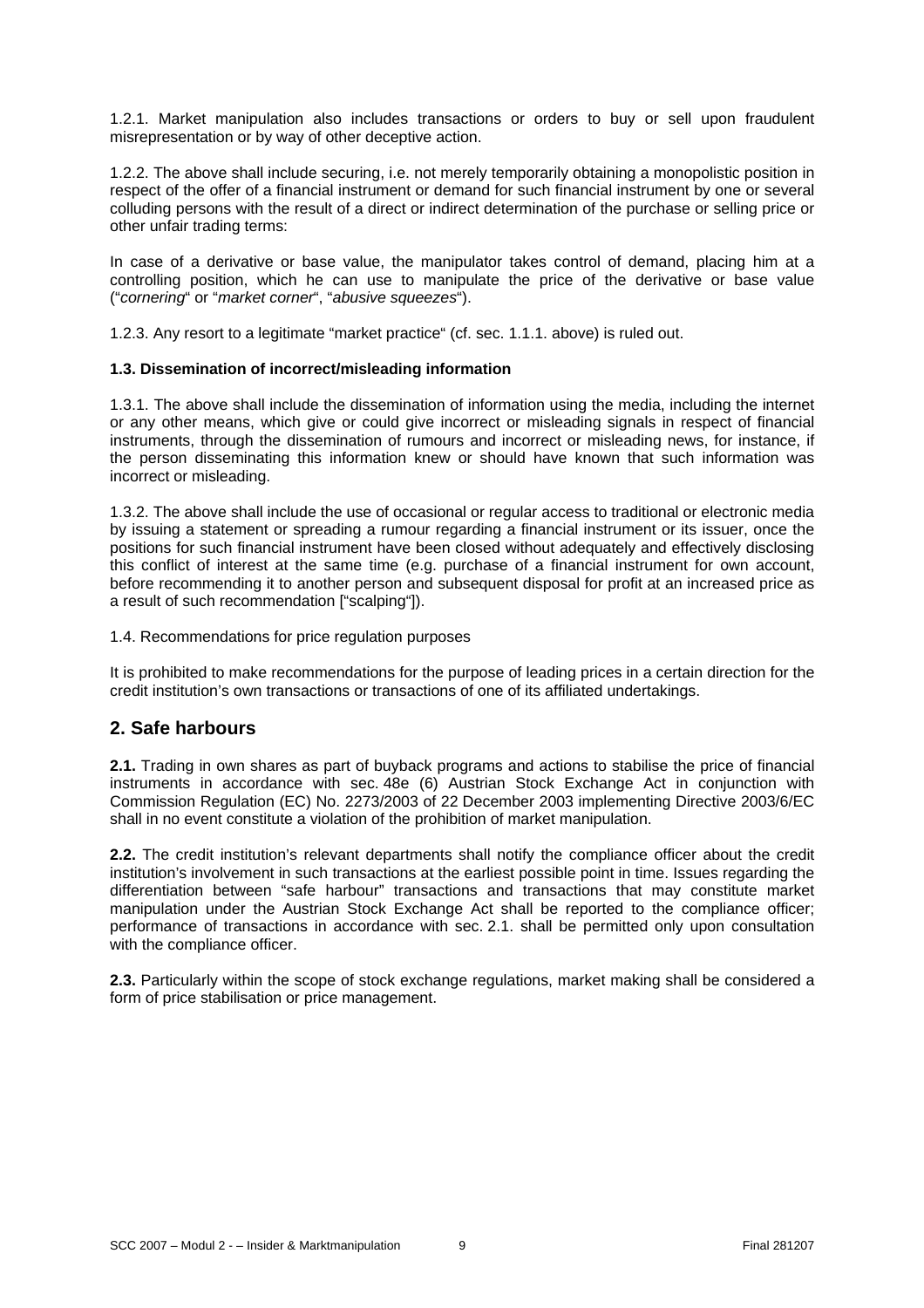# **3. Reporting duty**

**3.1.** The credit institution's departments and employees shall be required to notify the compliance officer without delay of any obvious suspicion of market manipulation, regardless of whether or not it concerns an own position of the credit institution, transactions for third account or employee transactions. The reporting persons shall not suffer any disadvantage from complying with this obligation, in particular they shall not suffer any disadvantage under employment law.

**3.2.** In case of any justified suspicion of insider dealings, the compliance officer shall initiate a report to the Financial Market Authority (FMA).

**3.3.** If and to what extent transactions for third account giving rise to suspected market manipulation will be permitted shall be decided by the compliance officer.

#### **4. Employee trading**

The credit institution reserves the right to restrict transactions by employees or to cancel them after the fact. The compliance officer may also prohibit the execution of transactions that have come to his attention.